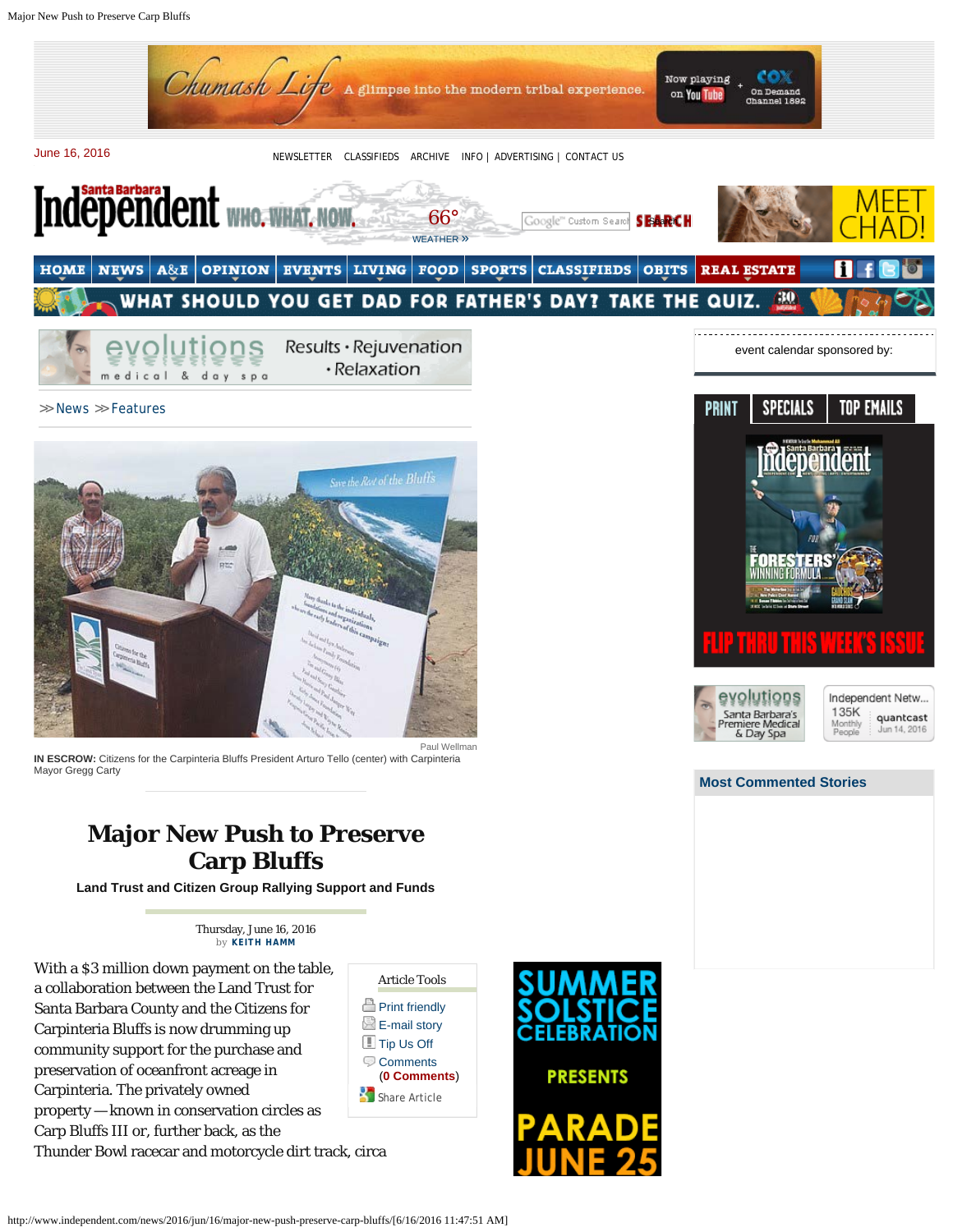1950 — covers 21 acres east of the Carpinteria Bluffs Nature Preserve and is popular with hikers, bikers, birders, and paragliders.

To achieve their campaign goal of \$7.9 million — \$6 million for the property and another \$1.9 million to cover closing costs, initial restoration, and endowed stewardship eventually handled by the City of Carpinteria — the nonprofit groups are aiming to raise at least \$1.5 million from the community, according to Chet Work, the Land Trust's executive director. At the same time, he added, public grants could bring in \$1 million, though winning those monies can be a highly competitive endeavor. Since entering the purchase agreement in March, the Land Trust has already received \$2.4 million in pledges, Work said. "We like to not lean on the community, but it's not going to be easy to find the rest of what we need," he added. "But we're excited by how much support we've experienced so far."

The property, owned by Burton Hancock Trust, is zoned for a destination resort and has been in escrow for such development several times over the years. Those efforts have failed in the face of substantial opposition from the community and conditions set by the California Coastal Commission. "When we saw a narrow point of entry [to make an offer], we jumped on it," Work said. "This is the only property in the city zoned hotel resort," said listing agent Kerry Mormann, a former member of the Land Trust's board of directors. "But because of constraints, the projects just weren't penciling out for developers." Mormann added that the property was listed at \$6.9 million when its owner accepted the Land Trust's offer of \$6 million.

The goal, said Work, is to preserve the property much like Carpinteria Bluff Nature Preserve, with habitat restoration, interpretive trails, and designated parking and public access. Carpinteria Parks and Recreation Director Matt Roberts said the property would provide a critical trail link connecting the eastern edge of city limits, near Rincon, all the way through town to the Carpinteria Salt Marsh Reserve.







Join us for our 7th Annual SIZZLING SUMMER

**BBQ CONTEST** 

| Independent Netw          |                           |
|---------------------------|---------------------------|
| 135K<br>Monthly<br>People | quantcast<br>Jun 14, 2016 |